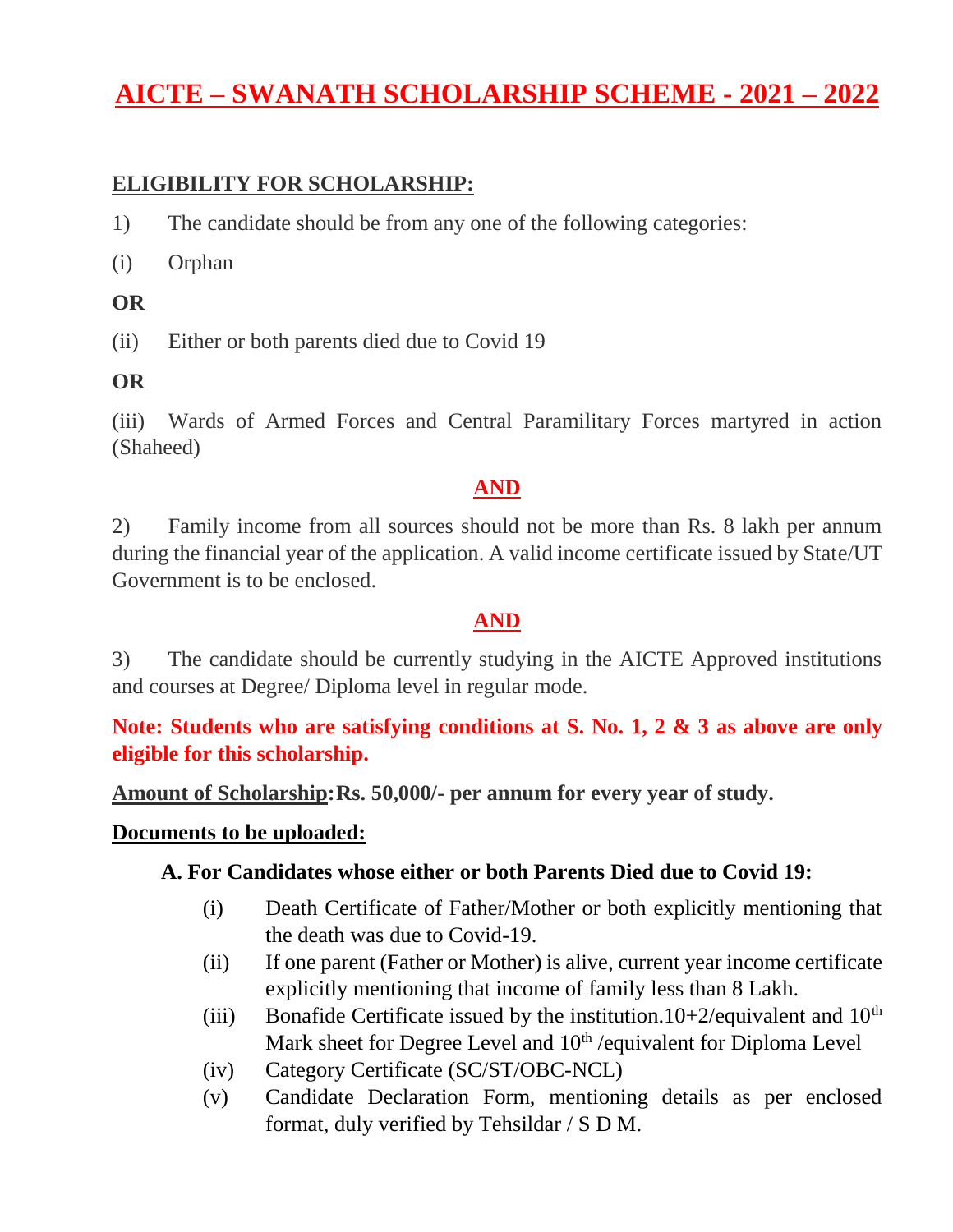#### **B. For Orphan Candidates:**

- (i) Death Certificate of Father & Mother.
- (ii) Candidate Declaration Form, mentioning details as per enclosed format, duly verified by Tehsildar / S D M.
- (iii) Bonafide Certificate issued by the institution.
- (iv)  $10+2$  / equivalent and  $10^{th}$  Mark sheet for Degree Level and  $10^{th}$ /equivalent for Diploma Level
- (v) Category Certificate (SC/ST/OBC-NCL)

#### **C. ForWards of Armed Forces and Central Paramilitary Forces martyred in action (Shaheed)**

- (i) Death Certificate.
- (ii) Shaheed Certificate issued by the Armed Forces/ Central Paramilitary Forces
- (iii) Bonafide Certificate issued by the institution.
- (iv) Current year income certificate explicitly mentioning that income of family less than 8 Lakh.
- (v)  $10+2$ /equivalent and  $10<sup>th</sup>$  Mark sheet for Degree Level and  $10<sup>th</sup>$ /equivalent for Diploma Level
- (vi) Category Certificate (SC/ST/OBC-NCL)

#### **Where to Apply: National Scholarship Portal of Govt. of India [\(https://scholarships.gov.in/\)](https://scholarships.gov.in/)**

**Last Date : 30th Nov 2021**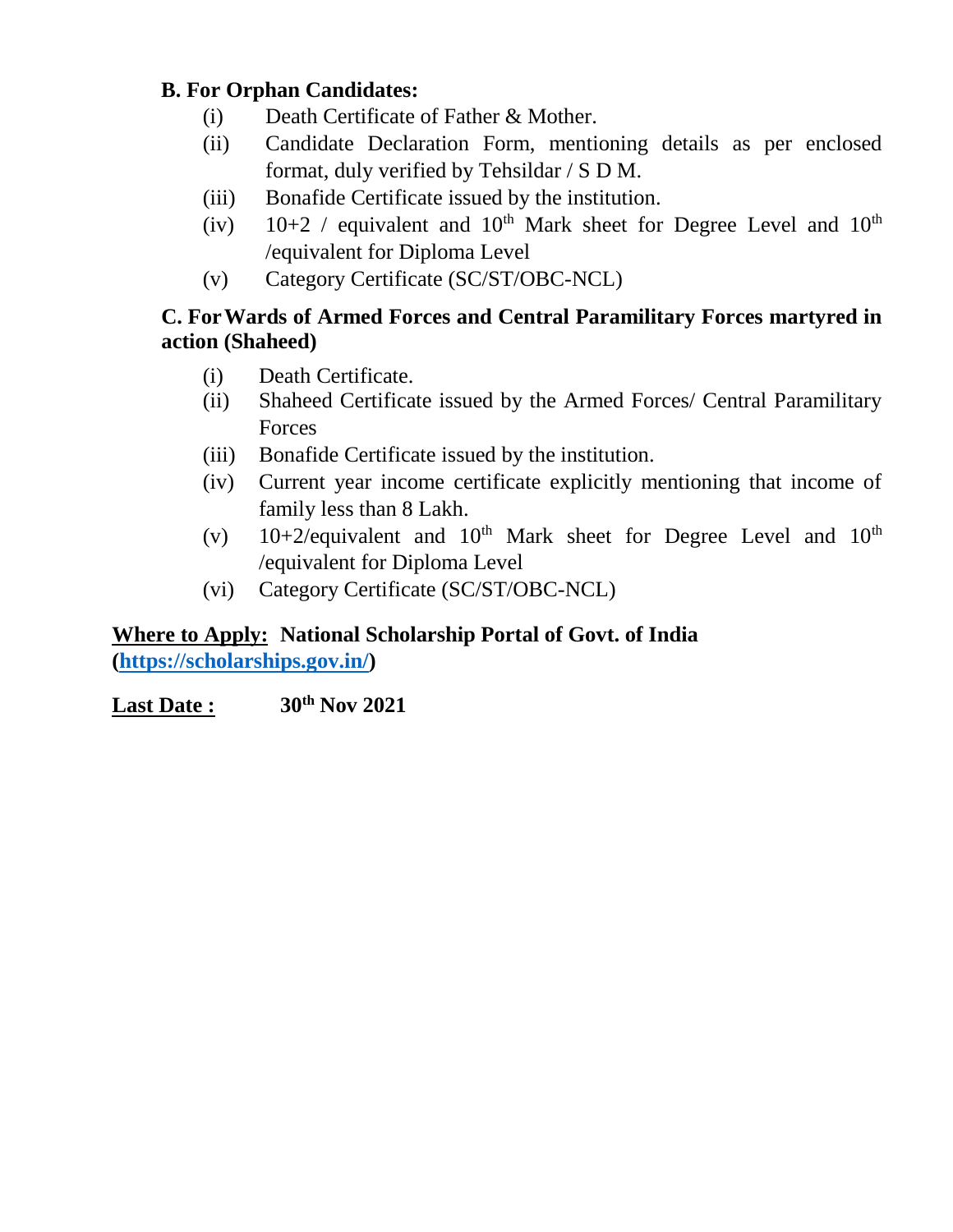# **AICTE – SWANATH SCHOLARSHIP SCHEME FOR STUDENTS**

 $500$ 

tor

<mark>यो</mark>ग3 द

**Student Development Cell (StDC) All India Council for Technical Education Vasant Kunj, Nelson Mandela Marg New Delhi- 110070**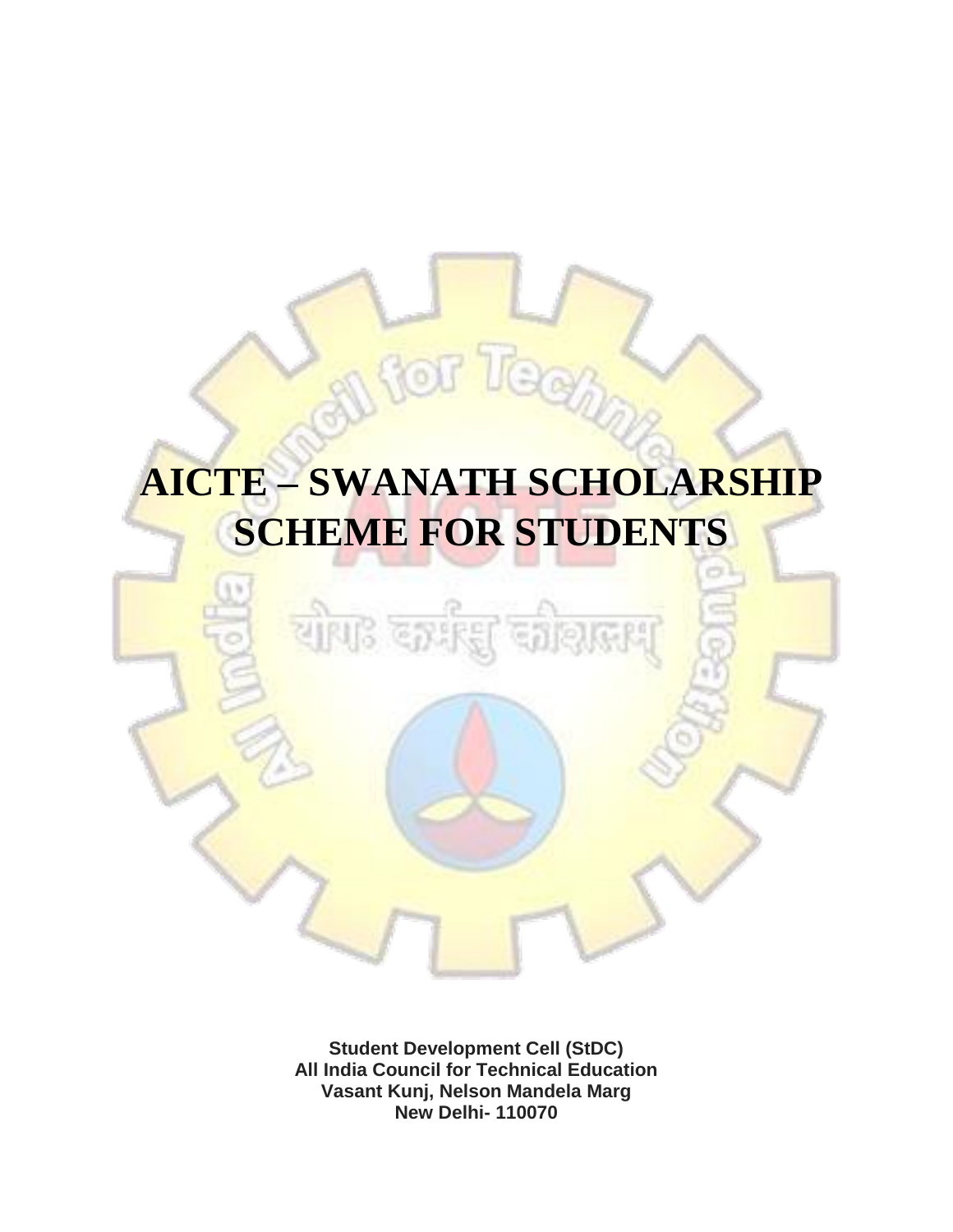#### **GUIDELINES FOR AICTE – SWANATH SCHOLARSHIP SCHEME FOR STUDENTS**

#### **1.0 OBJECTIVE OF THE SCHEME:**

The Scheme is being implemented by AICTE to provide encouragement and support to orphans, wards of parents died due to Covid-19, wards of Armed Forces and Central Paramilitary Forces martyred in action (Shaheed) to pursue education. This is an attempt to give every such child, an opportunity to study further and prepare for a successful future through education in AICTE Approved institutions and courses.

#### **2.0 ELIGIBILITY FOR SCHOLARSHIP:**

- 1) The candidate should be from any one of the following categories:
	- (i) Orphan
	- (ii) Either or both parents died due to Covid 19
	- (iii) Wards of Armed Forces and Central Paramilitary Forces martyred in action (Shaheed)
- 2) Family income from all sources should not be more than Rs. 8 lakh per annum during the financial year of the application. A valid income certificate issued by State/UT Government is to be enclosed.
- 3) The candidate should be currently studying in the AICTE Approved institutions and courses at Degree/ Diploma level in regular mode.

## **3.0 NUMBER OF SCHOLARSHIPS:**

A maximum of 2000 scholarships (1000 for Degree Students and 1000 for Diploma Students) will be awarded every year to eligible candidates as above.

#### **4.0 AMOUNT OF SCHOLARSHIP:**

Rs. 50,000.00 per annum for every year of study i.e. maximum 4 years duration for first year admitted Degree students and maximum 3 years for Diploma Students as lump sum amount towards payment of college fee, purchase of computer, stationeries, books, equipment, software etc. No other additional grant will be payable in lieu of hostel charges and medical charges etc. In case student is currently studying in the  $2<sup>nd</sup> / 3<sup>rd</sup> / 4<sup>th</sup>$  year at degree level the duration of the scholarship will be reduced to 3/2/1 year respectively. Similarly, for students currently studying in the  $2<sup>nd</sup>$  /3<sup>rd</sup> year at diploma level the duration of the scholarship will be reduced to 2/1 year respectively.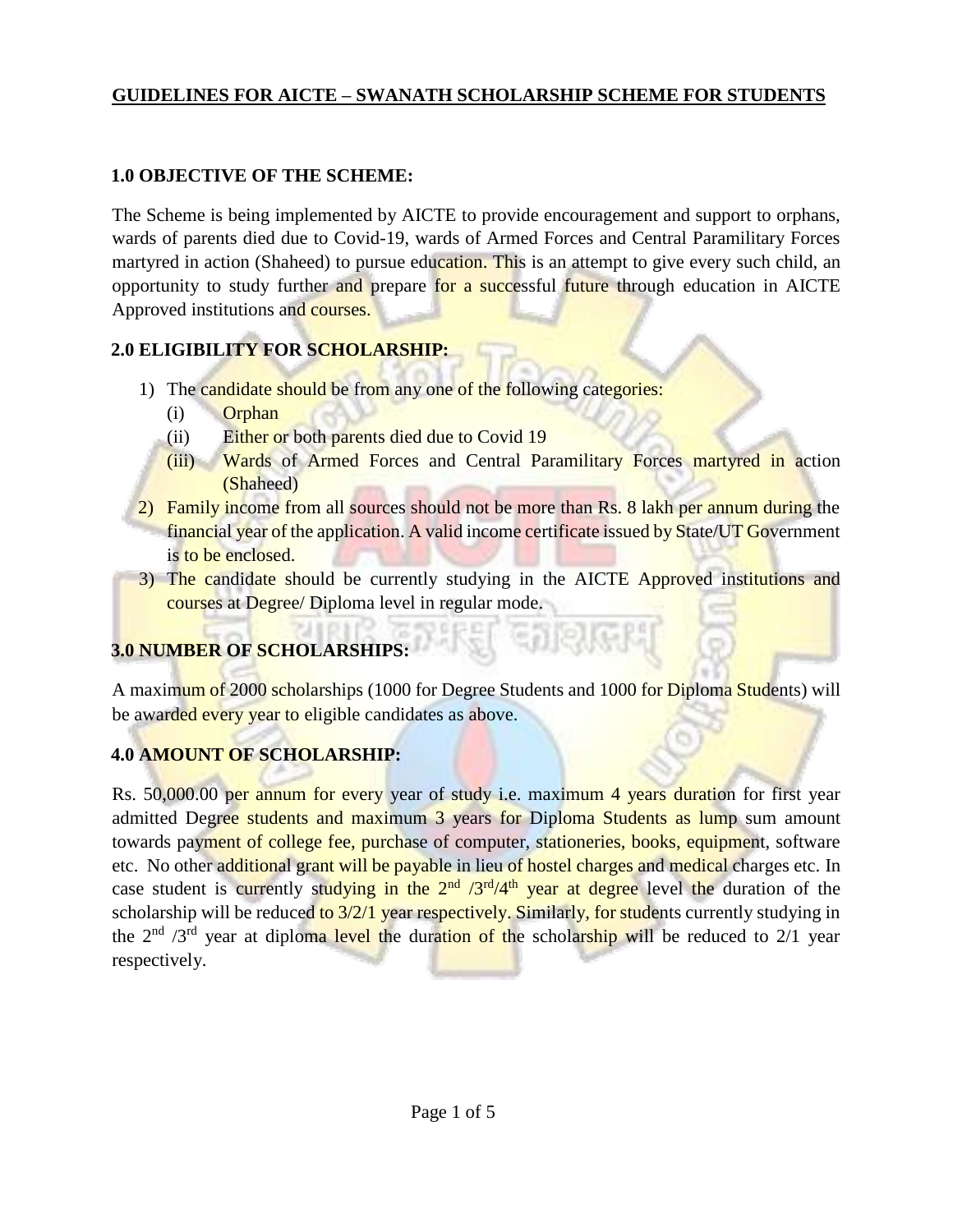#### **5.0 CRITERIA OF SELECTION:**

#### **(i) For Degree Level:**

The selection of candidate will be carried out solely on the basis of merit of qualifying examination to pursue the Degree course from any of the AICTE approved institutions i.e. on the basis of percentage of marks obtained in the 10+2/ equivalent examination.

#### **(ii) Method of Resolving ties (For Degree Level):**

The procedure to be adopted for **breaking ties** (similar percentiles) shall be as under: -

**A) Percentage of Marks in 10th Examination**: In case qualifying examination percentile

does not break ties, then higher percentage of marks in 10th examination will be ranked

higher.

- **B) Age**: In case 10th examination percentile does not break ties, then the candidate of elder age will be ranked higher.
- **C) Annual family income**: If above methods do not break ties, and then the candidate with lower annual family income will be ranked higher.

#### **(iii) For Diploma Level:**

The selection of candidate will be carried out solely on the basis of merit of qualifying examination to pursue the Diploma course from any of the AICTE approved institutions i.e. on the basis of percentage of marks obtained in the  $10<sup>th</sup>$  / equivalent examination.

#### **(iv) Method of Resolving ties (For Diploma Level):**

The procedure to be adopted for breaking ties (similar percentiles) shall be as under: -

- A) Age: In case qualifying examination percentile does not break ties, then the candidate of elder age will be ranked higher.
- **B)** Annual family income: If above method does not break ties, and then the candidate with lower annual family income will be ranked higher.

#### **6.0 RESERVATION:**

As per Government of India norms.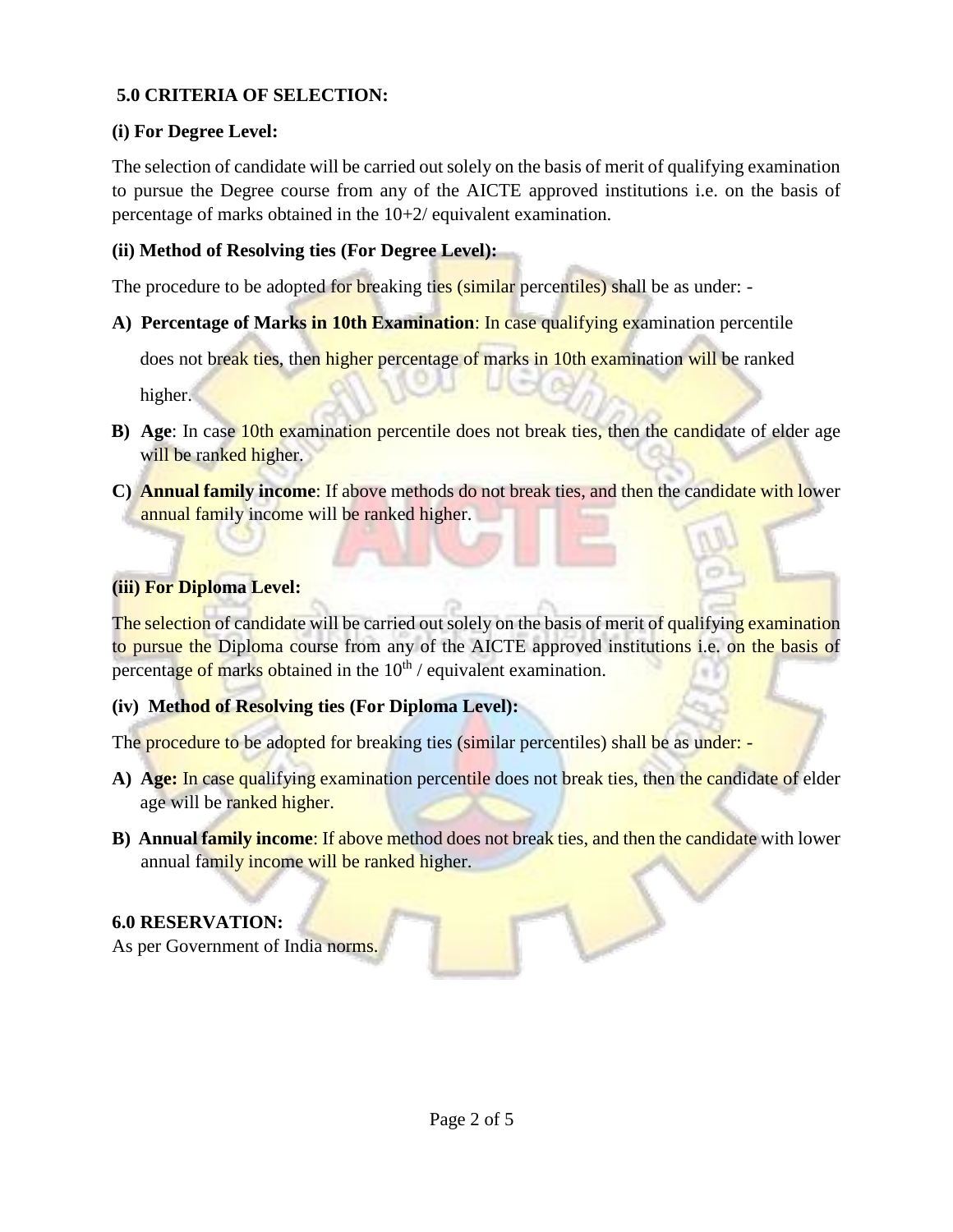#### **7.0 PROCEDURE FOR APPLYING:**

- 1) The candidate fulfilling the eligibility conditions is required to apply online on National Scholarship Portal (NSP) after initiation of application process and notice to be published on AICTE/NSP website.
- 2) The host institution where the candidate is studying, will be required to verify the online application.
- 3) Department of Education (DTE) of respective State/ UT will verify these applications as second level of scrutiny.

#### **8.0 RENEWALS:**

- 1) The scholarship will be renewed for the next year of study on receipt of renewal through National Scholarship Portal (NSP) by submitting promotion certificate along with bonafide certificate from the Head of the Institution on the NSP portal.
- 2) Student failing to get promoted to the next class/ level or those who are not applying in time for the scholarship, would forfeit the scholarship.

### **9.0 MODE OF PAYMENT:**

After selection, the awardee will be paid scholarship through DBT mode on annual basis.

#### **10.0 DOCUMENTS TO BE UPLOADED ON NATIONAL SCHOLARSHIP PORTAL:**

#### **A. For Candidates whose either or both Parents Died due to Covid 19:**

- (i) Death Certificate of Father/Mother or both explicitly mentioning that the death was due to Covid-19.
- (ii) If one parent (Father or Mother) is alive, current year income certificate explicitly mentioning that income of family less than 8 Lakh.
- (iii) Bonafide Certificate issued by the institution.
- (iv)  $10+2$ /equivalent and  $10<sup>th</sup>$  Mark sheet for Degree Level and  $10<sup>th</sup>$ /equivalent for Diploma Level
- (v) Category Certificate (SC/ST/OBC-NCL)
- (vi) Candidate Declaration Form, mentioning details as per enclosed format, duly verified by Tehsildar / S D M.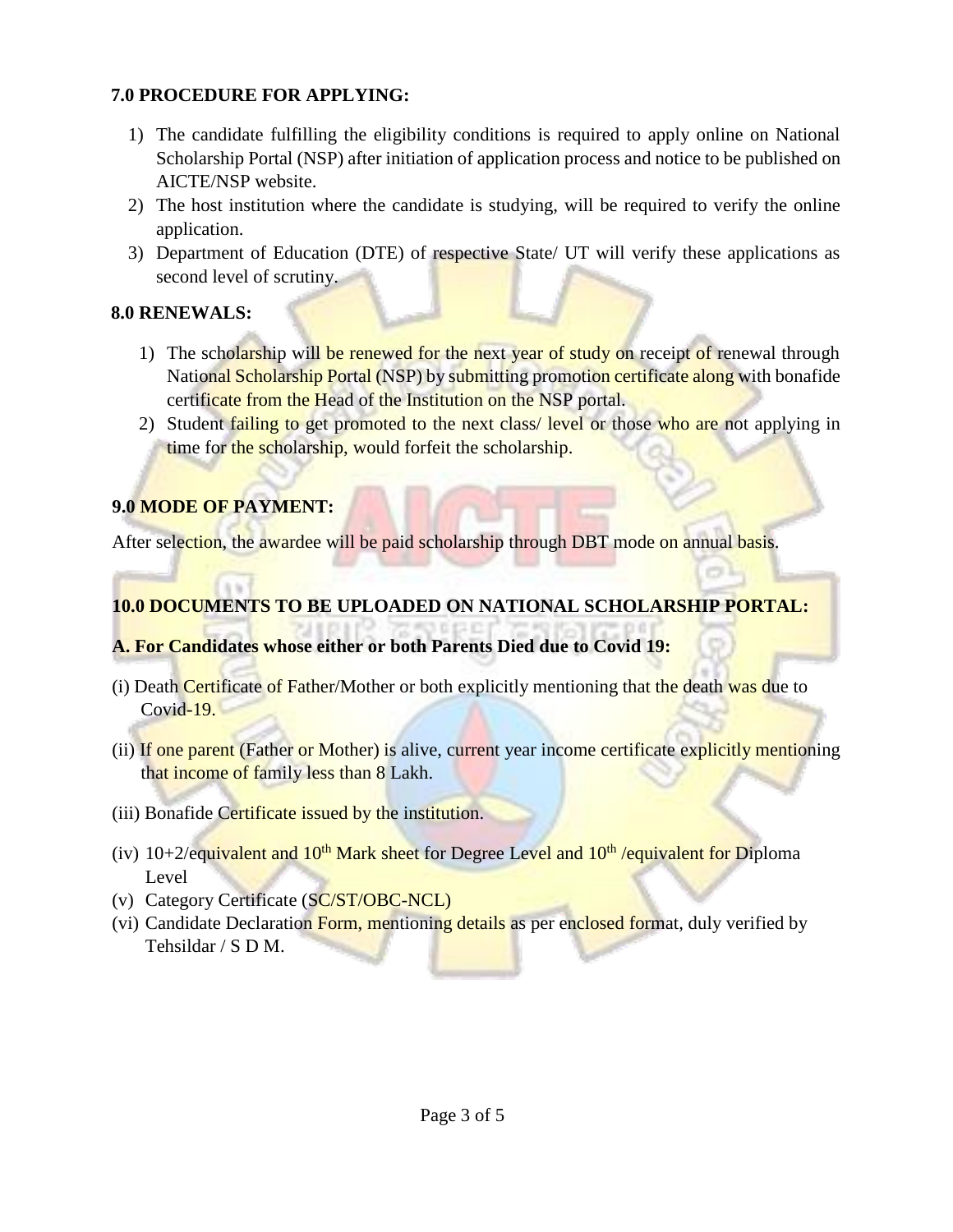#### **B. For Orphan Candidates:**

- (i) Death Certificate of Father & Mother.
- (ii) Candidate Declaration Form, mentioning details as per enclosed format, duly verified by Tehsildar / S D M.
- (iii) Bonafide Certificate issued by the institution.
- (iv)  $10+2$  / equivalent and  $10^{th}$  Mark sheet for Degree Level and  $10^{th}$  / equivalent for Diploma Level
- (v) Category Certificate (SC/ST/OBC-NCL)
- **C. For Wards of Armed Forces and Central Paramilitary Forces martyred in action (Shaheed)**
- **(i)** Death Certificate.
- (ii) Shaheed Certificate issued by the Armed Forces/ Central Paramilitary Forces
- (iii) Bonafide Certificate issued by the institution.
- (iv) Current year income certificate explicitly mentioning that income of family less than 8 Lakh.
- (v)  $10+2$ /equivalent and  $10<sup>th</sup>$  Mark sheet for Degree Level and  $10<sup>th</sup>$ /equivalent for Diploma Level
- (vi) Category Certificate (SC/ST/OBC-NCL)

#### **11.0 TERMS AND CONDITIONS:**

- 1) Applications will be invited once in a year through National e-Scholarship Portal of the Government of India.
- 2) Incomplete applications will be summarily rejected. Only verified online applications will be considered for the award of scholarship.
- 3) If a candidate fails/ drops out in subsequent year, he / she will not be eligible for further scholarship.